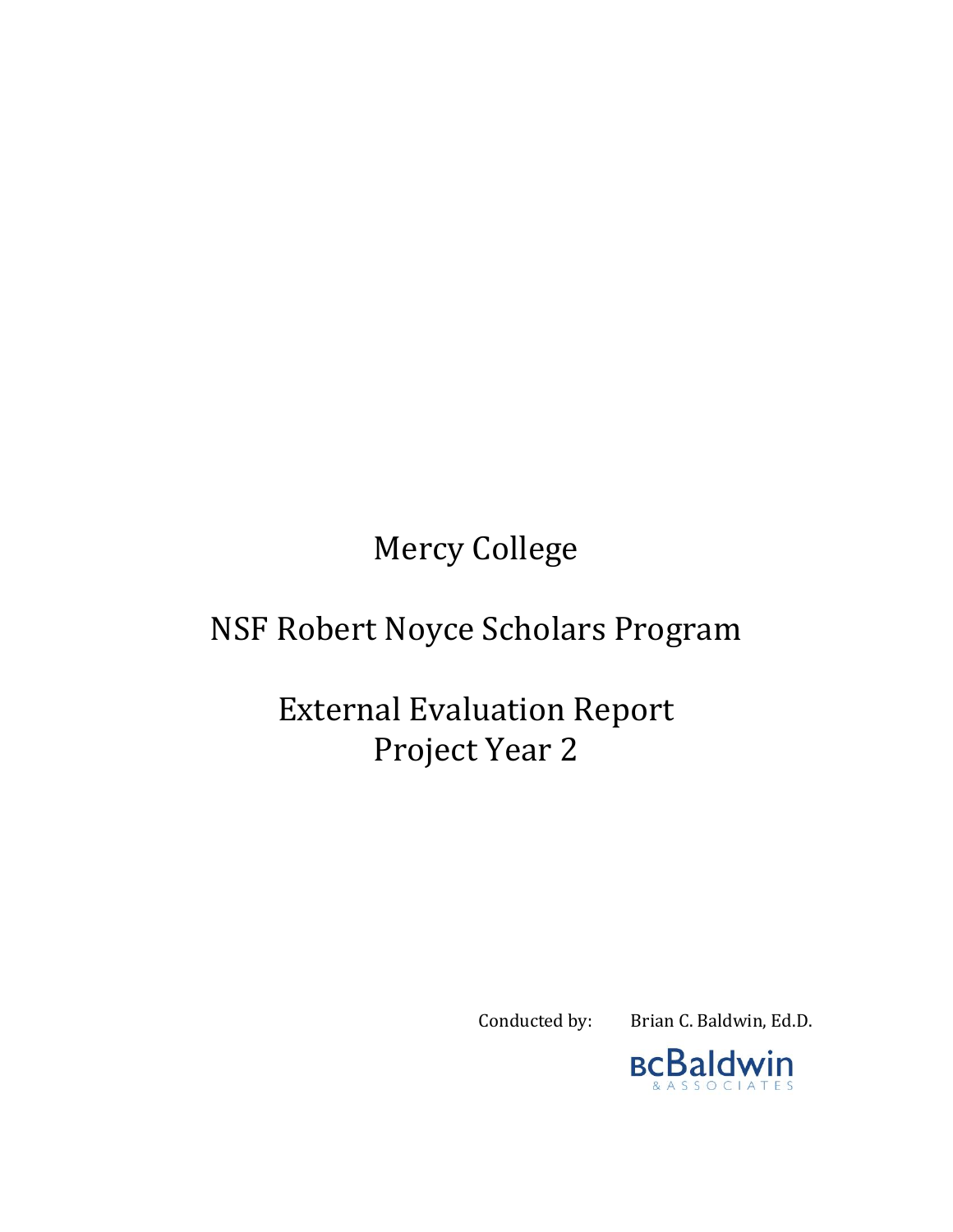## **Table of Contents**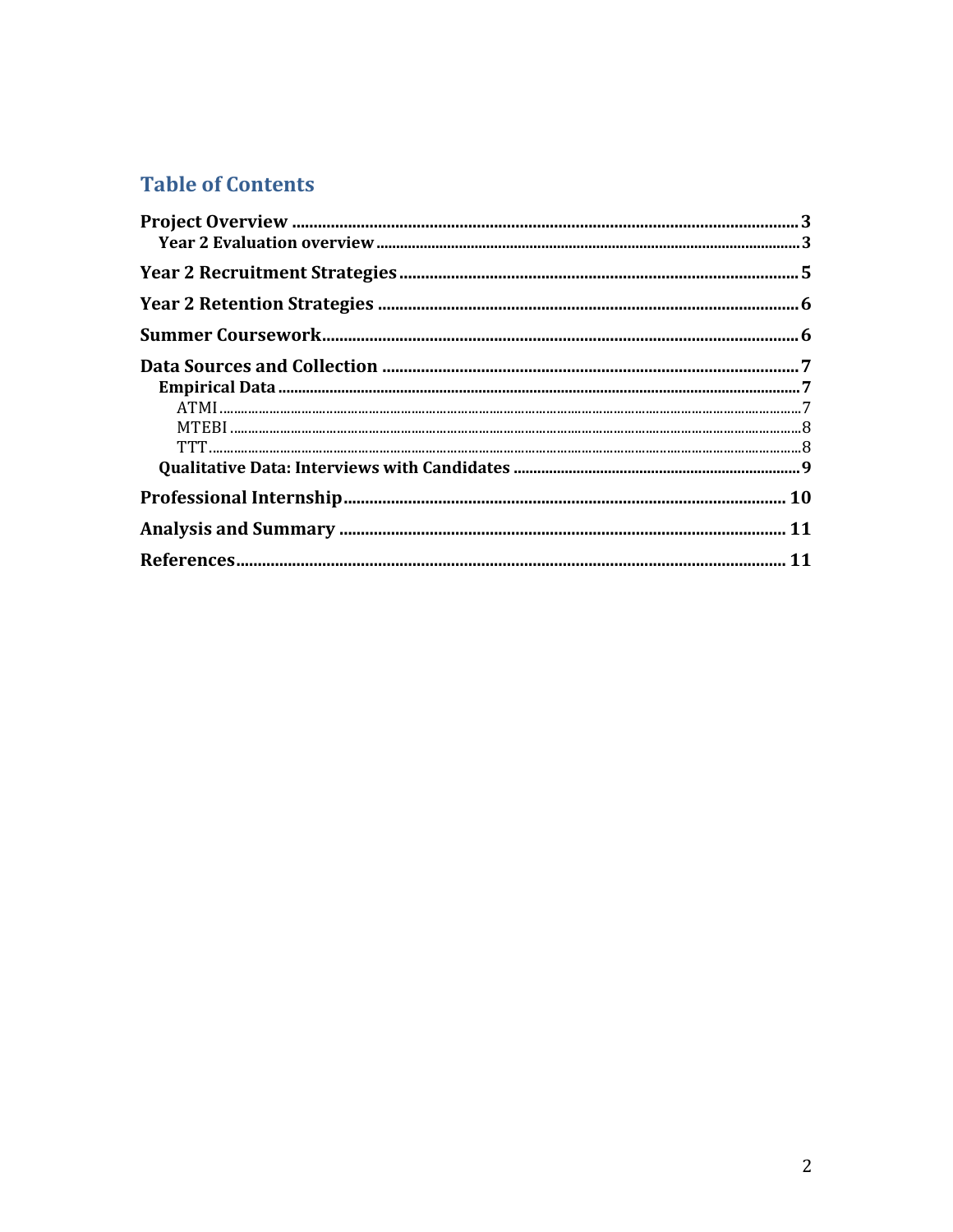## <span id="page-2-0"></span>**Project Overview**

The Mercy College Robert Noyce Teacher Education Scholarship program seeks to improve the quality of teaching and learning of mathematics in high needs schools in the greater New York City area, with a specialized focus on recruiting teacher candidates who are returning military veterans, retiring or exiting from military service. There are four main goals for this program, namely:

- 1. To develop a pipeline of mature and diverse secondary school math teachers, recruited from retired or exiting military personnel with strong math backgrounds, who may serve as role models for at-risk students in secondary schools.
- 2. To improve math teaching and learning through a college-school partnership focusing on linking theory and practice in which school practitioners and college faculty play equivalent roles in the preparation of teachers, assuring the authenticity of the pre-teaching experience and the excellent quality of future teachers available for high-needs public schools.
- 3. To improve mathematics achievement for a diverse population of secondary school students to enable them to pursue higher mathematics in college and careers in math and science-related professions.
- 4. To close the performance gap in mathematics among economically advantaged and disadvantaged students, and between ethnically and racially diverse groups of students.

#### <span id="page-2-1"></span>**Year 2 Evaluation overview**

This evaluation covers the second year of the project, between April 1, 2018, through March 31, 2019. An overview, synopsis style video presentation was made of this evaluation report, and can be viewed at: *[http://www.bcbaldwin.com/home/meirpro/MEIRPro-](http://www.bcbaldwin.com/home/meirpro/MEIRPro-Year2-Eval)[Year2-Eval](http://www.bcbaldwin.com/home/meirpro/MEIRPro-Year2-Eval)*. This video provides on overview of

the main elements contained within this

Mathematics Education Intensive Residency Program (MEIRPro)

MERCY COLLEGE EXTERNAL EVALUATION PRESENTATION<br>PROJECT YEAR 2. APRIL 1 2018 - MARCH 31. 2019

**BCBaldwin** 

written evaluation report, as well as providing some contextual analysis of the project. Please be aware that this video is "unlisted", therefore not searchable within the YouTube platform and the Evaluation website link. However, anyone with the URL link can view the video and read the evaluation report, so please share sparingly and accordingly.

This evaluation report follows up on the four candidates of the first cohort, and introduces five candidates in the second cohort.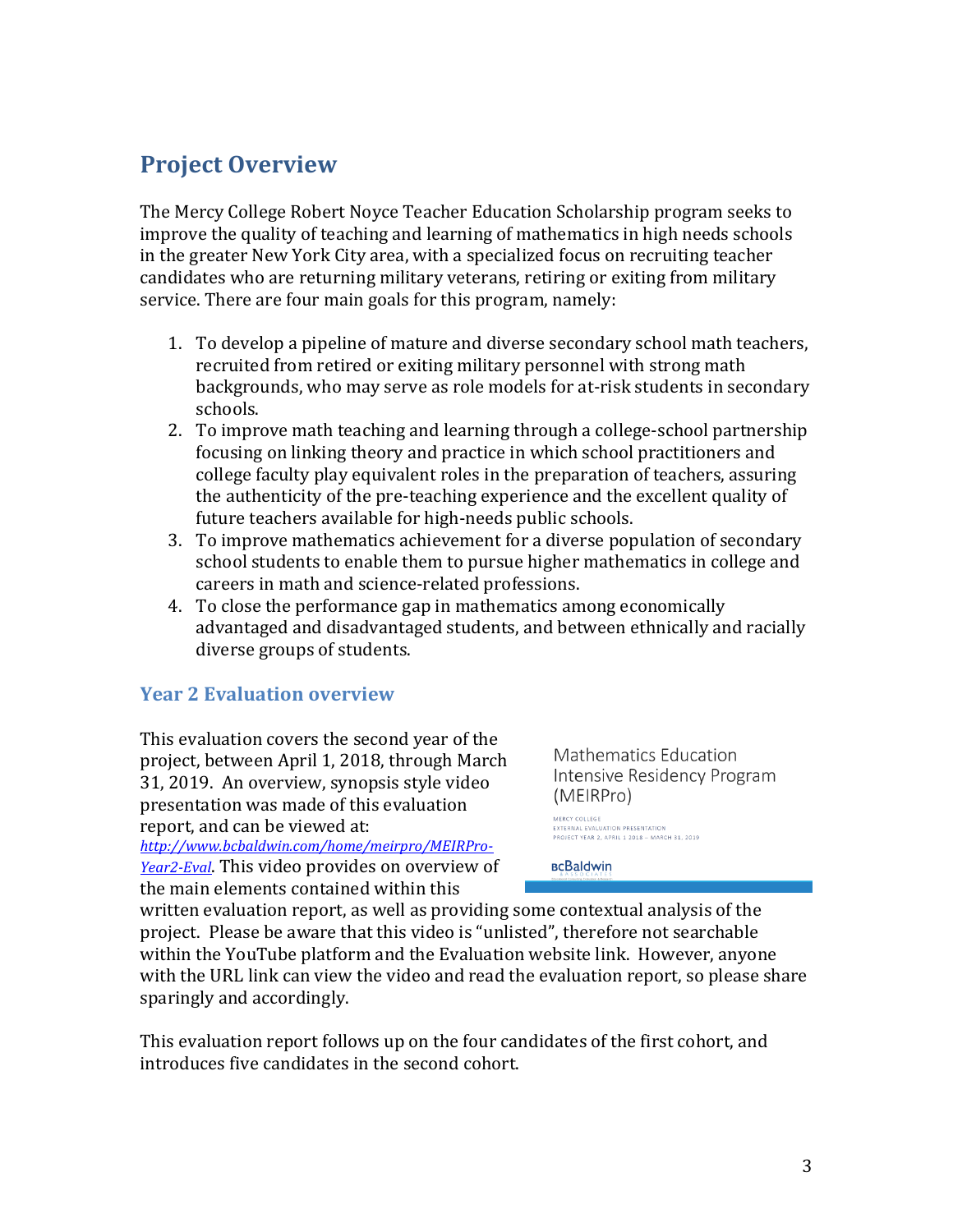Below in Table 1 is a Conceptual Model, showing the different inputs, activities and anticipated outcomes of the project.

| Inputs                                               | Activities                                                                                                                                                                                                                                                                                                                                                                                                           | <b>Short-Term Outcomes</b>                                                                                                                                                                                                                                                                                                 | Long-Term Outcomes                                                                                                                                                                                                                                                                                                                                                                                                                                                       |
|------------------------------------------------------|----------------------------------------------------------------------------------------------------------------------------------------------------------------------------------------------------------------------------------------------------------------------------------------------------------------------------------------------------------------------------------------------------------------------|----------------------------------------------------------------------------------------------------------------------------------------------------------------------------------------------------------------------------------------------------------------------------------------------------------------------------|--------------------------------------------------------------------------------------------------------------------------------------------------------------------------------------------------------------------------------------------------------------------------------------------------------------------------------------------------------------------------------------------------------------------------------------------------------------------------|
| Mercy College<br>inputs                              | Recruitment of<br>$\bullet$<br>military veteran<br>math teacher<br>candidates (with<br>Office of Veterans<br>Affairs)<br>14-month<br>$\bullet$<br>formalized<br>graduate<br>coursework<br>placement of<br>teacher candidate<br>in school with<br>mentor teacher<br>provision of<br>colloquia and PD<br>opportunities<br>aligned with<br>increasing<br>classroom<br>responsibilities in<br>the residency<br>placement | increased student<br>$\bullet$<br>attitudes toward<br>mathematics<br>increased student<br>$\bullet$<br>achievement scores in<br>mathematics<br>increased teacher self-<br>efficacy and confidence<br>increased numbers of<br>$\bullet$<br>returning military<br>veteran teachers to<br>secondary mathematics<br>classrooms | sustained student<br>$\bullet$<br>attitudes toward<br>mathematics<br>sustained, elevated<br>$\bullet$<br>student achievement<br>scores in mathematics<br>sustained increases of<br>$\bullet$<br>returning military<br>veterans to the mission<br>of teaching in high-needs<br>public schools<br>development of school-<br>$\bullet$<br>based teacher leaders<br>from the ranks of<br>returning military<br>veterans, who can be<br>advocates for this type of<br>program |
| District partner<br>Yonkers Public<br>Schools inputs | selection of<br>mentor teachers<br>to act as<br>classroom<br>residency<br>directors                                                                                                                                                                                                                                                                                                                                  | increased teacher self-<br>efficacy and confidence<br>promotion of rigor and<br>$\bullet$<br>values of mathematics<br>education<br>increased student<br>$\bullet$<br>achievement scores in<br>mathematics<br>increased student<br>attendance rates                                                                         | sustained teacher self-<br>$\bullet$<br>efficacy and confidence<br>selection and hiring of<br>$\bullet$<br>graduates of the MEIRPro<br>project to teach full-time<br>in YPS<br>sustained student<br>$\bullet$<br>achievement scores in<br>mathematics<br>sustained student<br>attendance rates                                                                                                                                                                           |
| Evaluation and<br>Assessment                         | data collection via<br>surveys.<br>interviews<br>formative<br>$\bullet$<br>assessment<br>feedback                                                                                                                                                                                                                                                                                                                    | initial and intense data<br>collection at<br>commencement of<br>project<br>ongoing feedback<br>$\bullet$<br>provided to project<br>management team                                                                                                                                                                         | data collection<br>$\bullet$<br>throughout project<br>data collection at end of<br>$\bullet$<br>each project year to<br>determine yearly<br>progress                                                                                                                                                                                                                                                                                                                     |

development of yearly

 summative assessment

#### **Table 1: Conceptual Model**

 feedback to both project personnel as well as NSF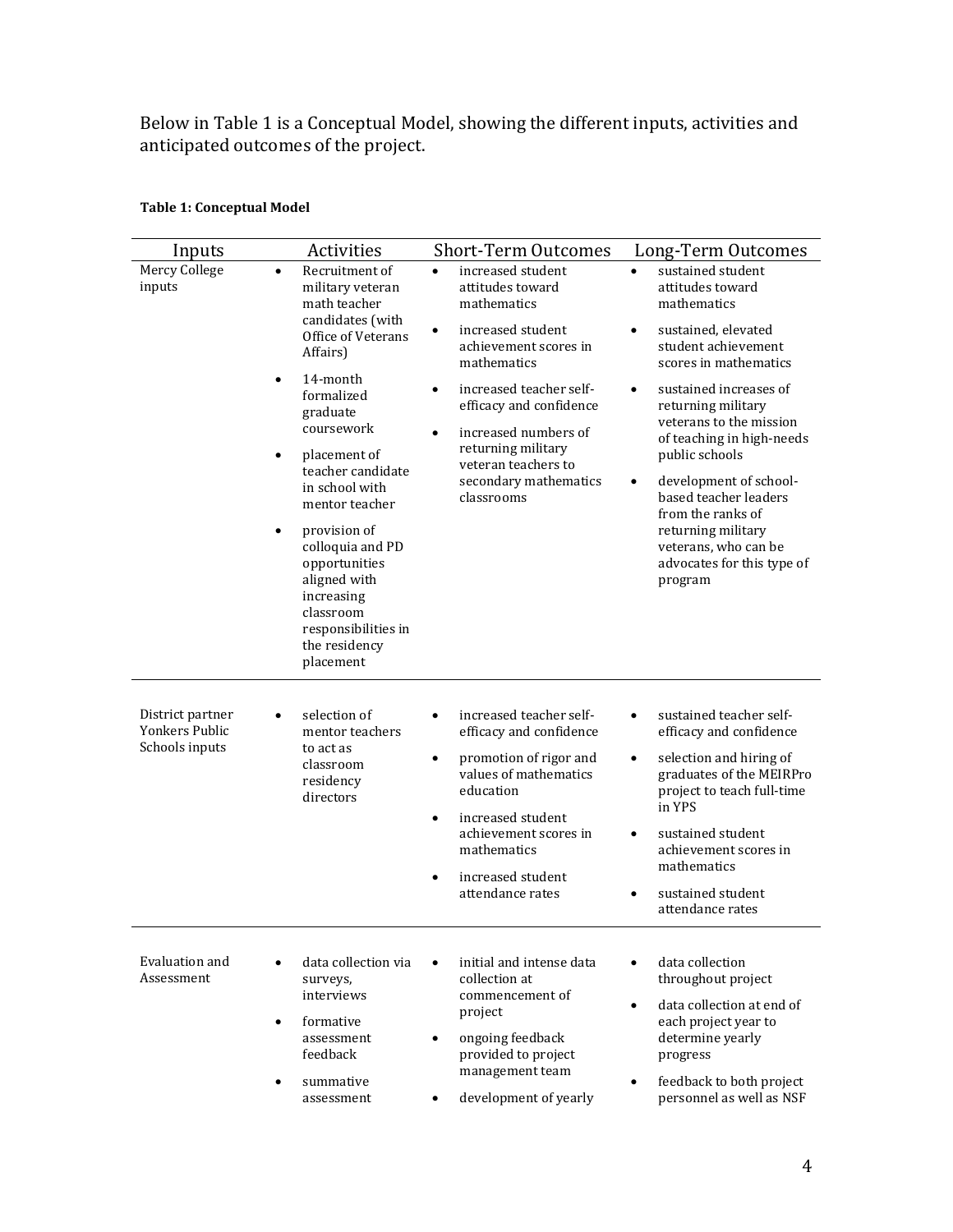reporting annual external evaluation reports regarding project evaluation, suggestions for improvement and recommendations for future implementation strategies NSF Noyce • funding for all inputs from Mercy and district partners

## <span id="page-4-0"></span>**Year 2 Recruitment Strategies**

Recruitment remains the major story for the MEIRPro project. The second year brought six additional veteran teacher candidates to the project, beginning with coursework in Summer 2018. One of the candidates dropped out of the program early in the Fall semester. The candidate that dropped out of the program from the first cohort has re-started the program. All told, there are five new candidates in the second year cohort. A total of four candidates from the first cohort have completed the program.

Recruitment events and activities happened in similar fashions to the first year: Career Fairs, Veterans Fairs, as well as networking events with organizations for veterans. To a minor



extent, social media (Facebook and Twitter) were used as additional platforms for getting the word out. In fact, the well-known and heavily subscribed Facebook group *Troops to Teachers* has provided a link to the MEIRPro recruiting flyer and contact information for Dr. Farber.



Additionally, Mercy College produced a professional video featuring Dr. Farber, school district officials, and new interns to discuss and promote the program. This video is located at: https://www.youtube.com/watch?v=8B6px80dI9Q&feature=youtu.be.

So, recruiting remains a major challenge as the project moves into its third year. Recommendations moving forward include continuation of the strategies from the first and second years of the project (veterans fairs, interviews, etc.), but also with a much greater emphasis on college-wide involvement through higher-impact social media (College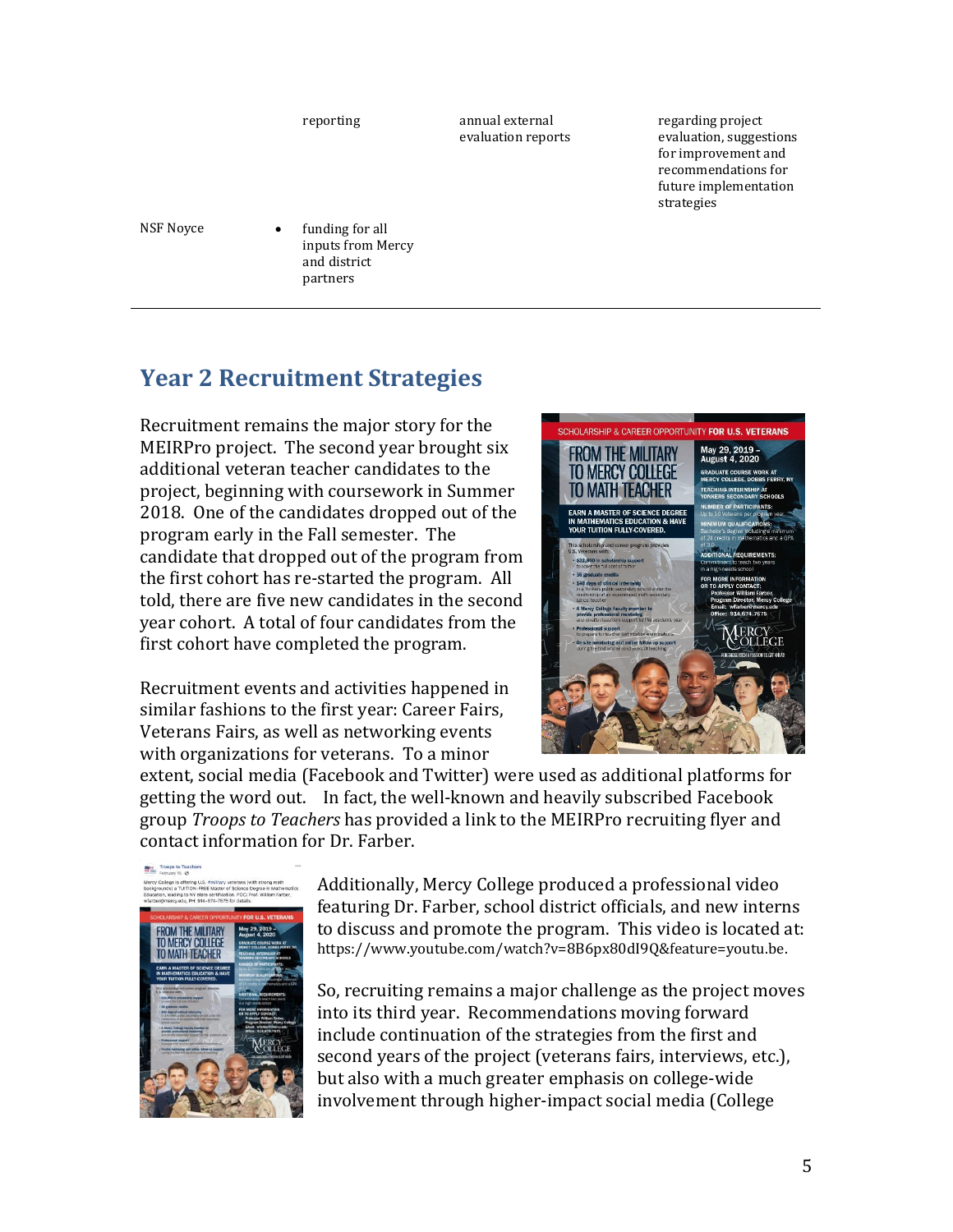accounts) with direct links to the program website and application pages. As of the preparation of this report (March 2019), recruiting for the third and fourth years have already started. A revised recruiting goal of 11 candidates for the 2019-2020 academic year has been established in conjunction with the NSF program officer, Dr. Steve Turley.

## <span id="page-5-0"></span>**Year 2 Retention Strategies**

A finding from the evaluation report from the end of the first year of the project was that there was a fairly low level of self-confidence reported by the candidates, as measured by the ATMI. Specific focus within the courses on development of selfconfidence by realizing their strengths and being prepared for the classroom by having well thought-out instructional and assessment strategies in place during student teaching. To this end, all candidates who began student teaching in Fall 2018 are on track to complete student teaching by the end of spring semester 2019 (as of this writing in March 2019).

Other retention strategies include travel and participation at the Noyce Conference in Washington, as well as local and regional math education conferences on Long Island, greater New York City and upstate New York.

## <span id="page-5-1"></span>**Summer Coursework**

Selected candidates complete coursework in two consecutive summers, separated by a year-long field placement in the Yonkers Public Schools. During the first summer, students enroll in nine credits of coursework in courses such as Foundations in Education, Math Teaching Methods, and Special Education. During the academic year, and during the second summer, candidates enroll in courses including Reading / Writing in the Content Area, Mathematics Problem Solving, and Educational Psychology / Adolescent Development.

In total, candidates complete a total of 36 graduate credits, earn a Masters degree and are eligible for New York State teaching certification in mathematics upon successful completion of the Educating All Students (EAS) test, the Content Specialty Test (CST) for Mathematics, and finally the edTPA for Secondary Mathematics. Candidates also receive a full scholarship to cover the cost of tuition (approximately \$32,800), as well as ongoing on-site and online follow-up support through their first year of teaching. In return, candidates must agree to teaching mathematics in a high-needs (according to NSF regulations) school for two years following graduation of the program, conferral of degree and awarding of certification. It is the candidates' responsibility to secure a full-time teaching position upon graduation. However, networking and conferencing opportunities during the candidates' time in the program should enable easy transition into full-time teaching positions.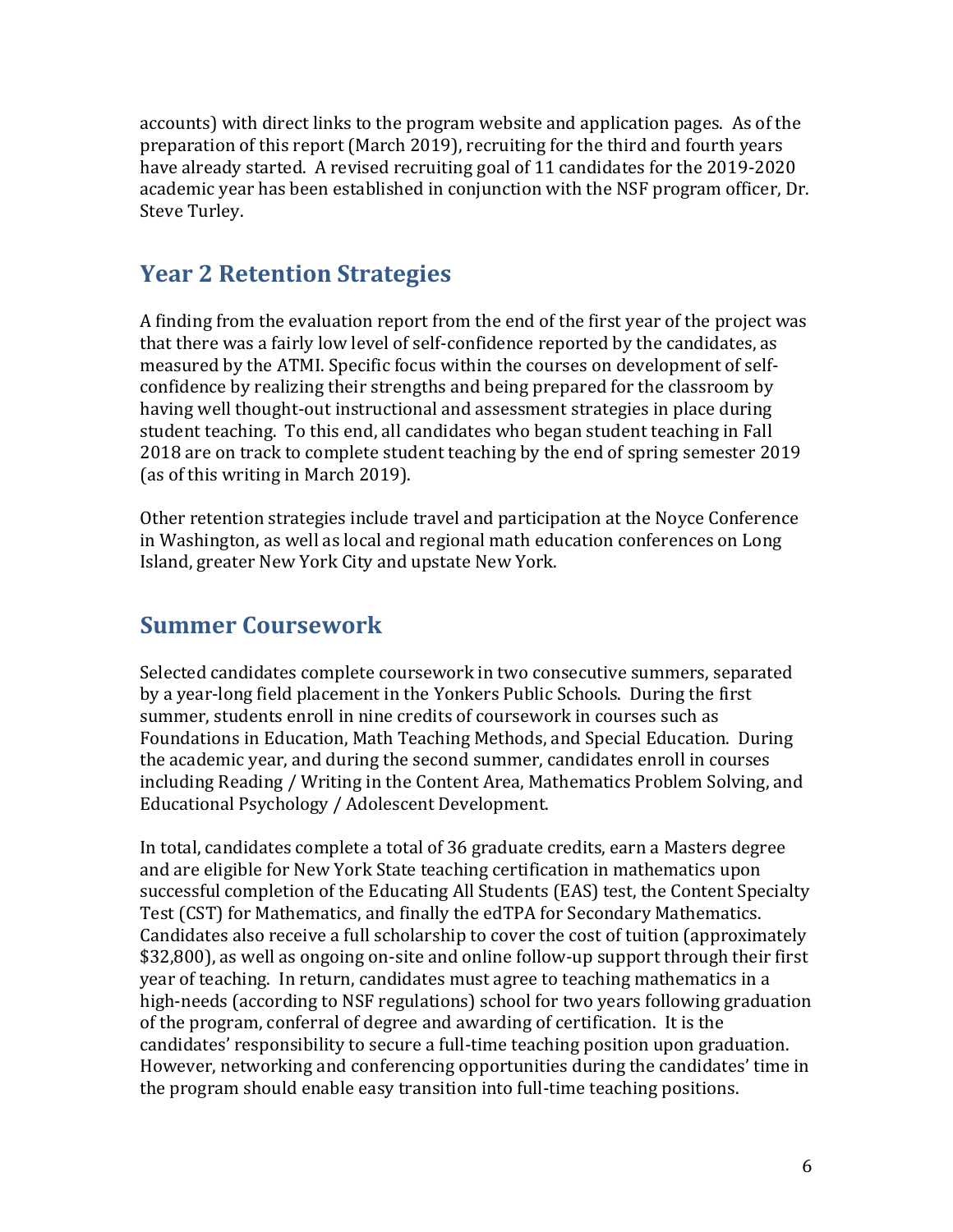## <span id="page-6-0"></span>**Data Sources and Collection**

Empirical Data was collected from the candidates using three different instruments:

- 1. Attitudes Towards Mathematics Instrument (ATMI)
- 2. Mathematics Teaching Efficacy and Beliefs Instrument (MTEBI)
- 3. Troops To Teachers Survey (TTT)

Each of these instruments provide greater insight into candidates' readiness, preparedness, and confidence in themselves as a military veteran preparing to become a mathematics teacher in a high-needs school district.

Semi-structured interviews were also conducted with the candidates from the second cohort which focused on decisions and opportunities to transition from the military to the mathematics classroom, and skills that they have learned thus far both in the education classroom as well as in their internship classrooms that have helped mold their identities as future math teaching professionals.

### <span id="page-6-1"></span>**Empirical Data**

#### <span id="page-6-2"></span>ATMI

The ATMI is designed to measure teachers' self-efficacy and self-confidence on four subscales: value, self-confidence, enjoyment and motivation (Tapia & Marsh, 1996). By completing the survey, the candidates self-reported ratings to a number of items that aimed to measure candidates' values on these four subscales. Table 2 below shows the candidates' self-reported means for each of these subscales. Any rating lower that a "4" rating warrants discussion and consideration as a factor to address by other means.

#### **Table 2: ATMI values**

| Sub-scale       | Rating |
|-----------------|--------|
| Value           | 2.36   |
| Self-confidence | 3.45   |
| Enjoyment       | 2.58   |
| Motivation      | 2.30   |

As noted in Table 2, the candidates exhibited lower levels of value, self-confidence, enjoyment and motivation (all the subscales) than expected. The data for the Year 1 cohort exhibited the lowest level of self-confidence for the candidates, while this year self-confidence levels ranked the highest. A conclusion from that analysis could be that because the self-confidence subscale was noted in last year's report to be one of concern, there was greater emphasis on that in the coursework and discussions that the candidates had with the faculty – to possibly the detriment of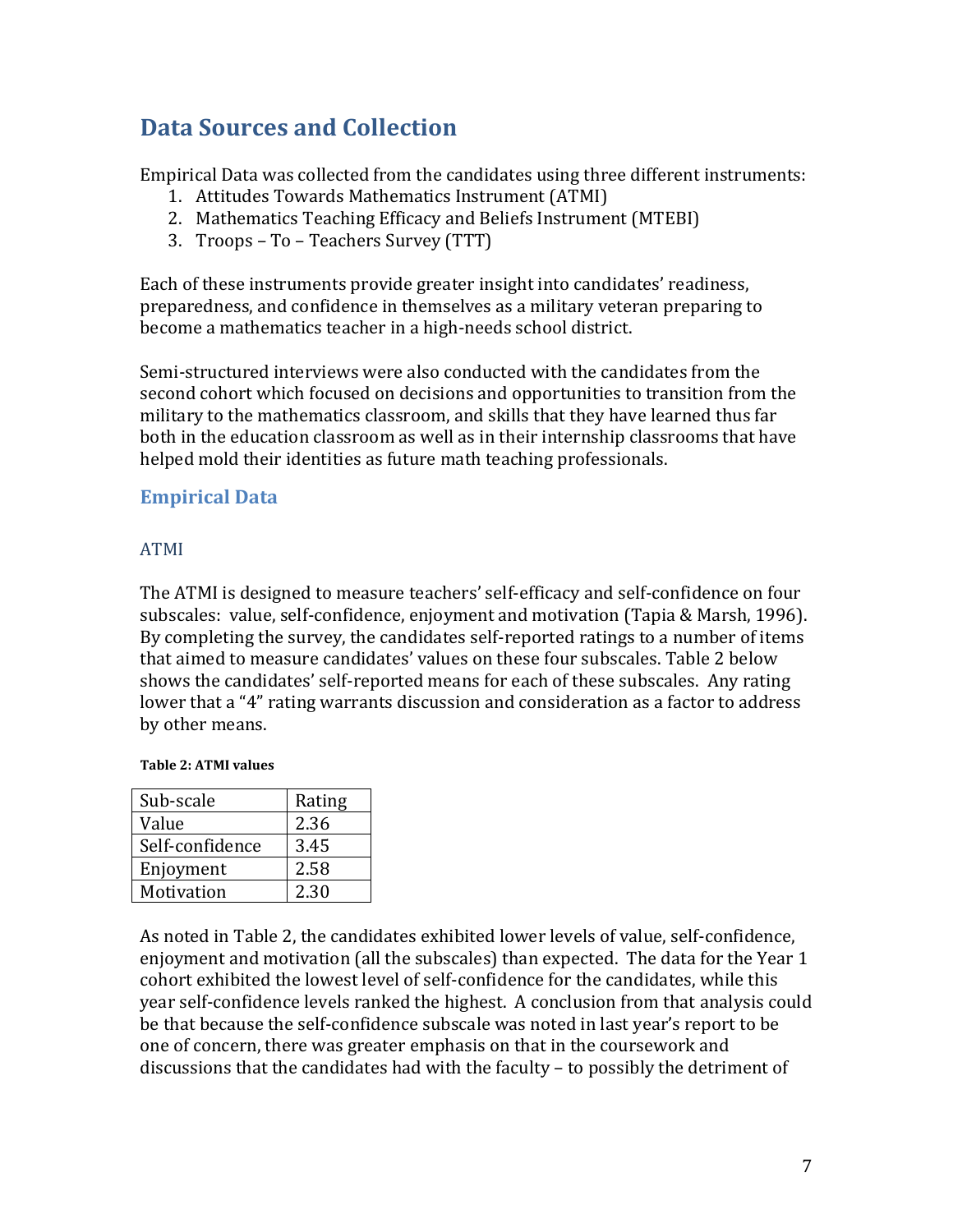the other subscales. A recommendation would be to address all the sub-scales equally in coursework prior to beginning the Professional Internship.

#### <span id="page-7-0"></span>MTEBI

The MTEBI is designed to measure two subscales: Personal Math Teaching Efficacy and Mathematics Teaching Outcome Expectancy (Huinkler & Madison, 1997). Namely, this instrument measures how well candidates think how professionally successful they will be in terms of both their teaching, as well as how their students learn mathematics concepts and material. Similar to the ATMI survey above, the candidates self-reported ratings to a number of items that aimed to measure candidates' values on these two subscales. Table 3 below shows the candidates' selfreported means for each of these subscales. Any rating lower than a "4" rating warrants discussion and consideration as a factor to address by other means.

| Sub-scale   | Rating |
|-------------|--------|
| <b>PMTE</b> | 2.59   |
| MTOE        | 2.32   |

As seen from the data from the MTEBI instrument, both subscales warrant a further review. These results further confirm the results from the ATMI instrument, which indicate that the candidates began the program with low amounts of self-efficacy for their own professional experience and ability to be successful in their professional responsibilities. While these results are not surprising for career change adults that are migrating to the field of math teaching, the results do warrant some further consideration given that the candidates are former soldiers in the military. A builtin assumption that former soldiers carry a high amount of self-confidence into their new career might be called into question – and at a minimum needs to be addressed within the program.

#### <span id="page-7-1"></span>TTT

The TTT is designed to take a snapshot of the demographics of the profiles of veterans returning to the teaching workforce upon successful retirement or transitioning to a civilian career after the military (Feistritzer, Hill, & Willett, 1998). Highlights of the data collected from the candidates in the second cohort included:

- $\bullet$  60% male, 40% female (more gender diversity than last year with 100% male)
- 100% from minority or ethnic group (compared to  $\sim$ 10% of overall teaching workforce)
- 100% placement in urban areas for internship
- #1 reason for going into teaching:
	- o 40% state "Value or significance of education in society"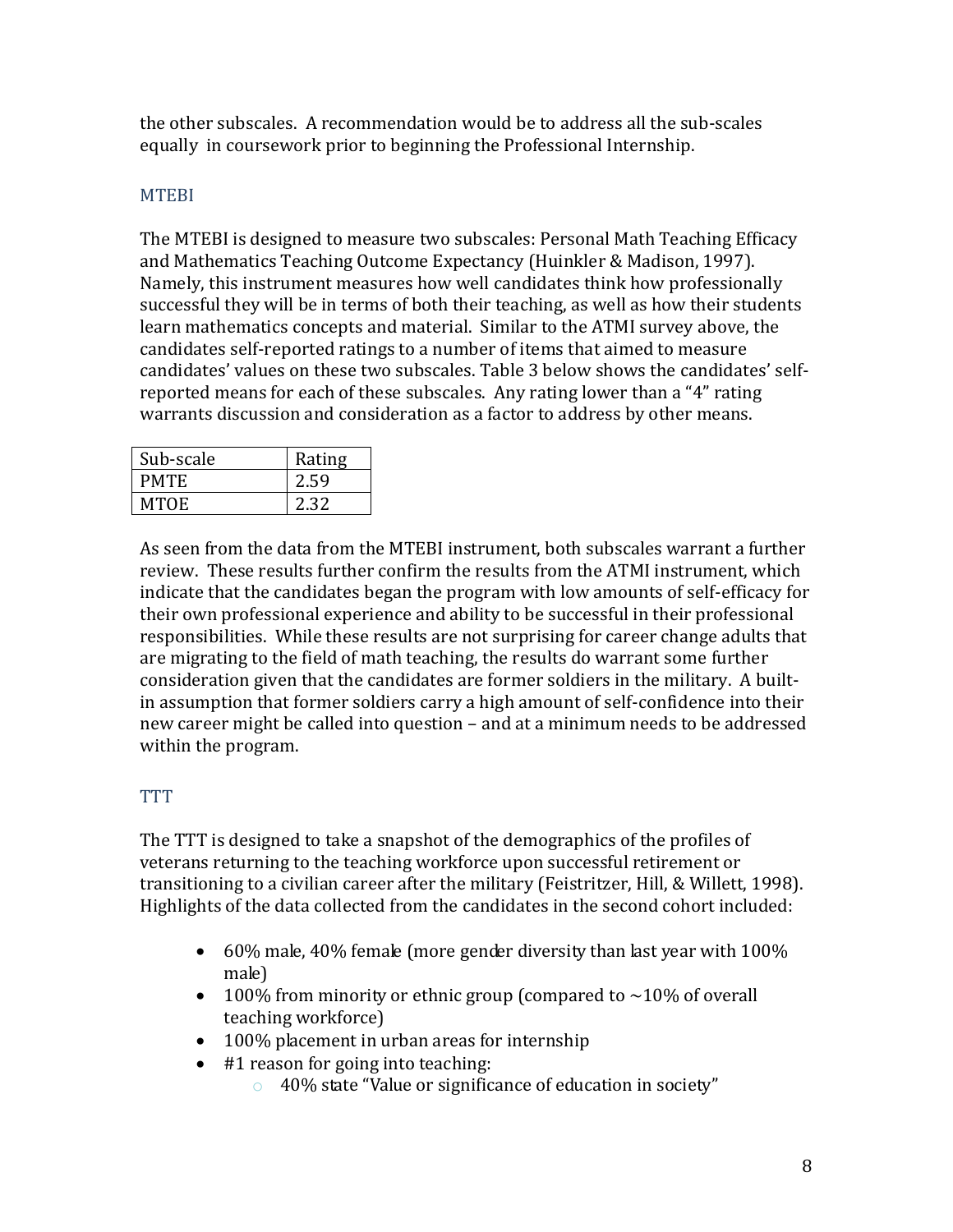- 80% state that that they are satisfied with their relationship with other teachers
- 40% state that they favor higher standards for HS graduation
- 100% state that they favor reducing the class size
- 100% state that they favor more integration of technology into teaching and learning mathematics
- 100% state that they will remain teachers in 5 years

The data collected from the Troops to Teachers survey highlight high minority participation, high standards for teachers and students, more technology in teaching, and long-term retention as teachers. In other words, these candidates see mathematics teaching in high-needs schools as career that they will remain in until retirement.

Year-End data collection from all candidates will be completed within the next two months, as the candidates complete their year-long professional internship. With comparing beginning values with ending values, it is anticipated that we will see a growth over time of both coursework as well as internship that will show that the candidates have gained self-confidence and skills throughout the duration of the program.

### <span id="page-8-0"></span>**Qualitative Data: Interviews with Candidates**

Semi-structured interviews were conducted with all five members of the second cohort at the beginning of their second semester of student teachers. All of the candidates were at the same point in the progress within the program: All had completed the first summer of coursework, fall semester of academic work and fall semester student teaching. All candidates were all currently in spring semester of coursework, and spring semester of student teaching. The interviews took place approximately halfway through the fall semester. Upon completion of the semester, the candidates needed only to complete the CST, EAS and complete the edTPA portfolio in order to earn New York State certification in mathematics.

The interviews were individual discussions with each candidate that were structured around three important themes:

- 1. decisions influencing the candidate to transition from the military to becoming a math teacher,
- 2. leadership and organizational experiences from the military that have proven beneficial in their student teaching experiences
- 3. pedagogical and curricular strategies and skills refined through formal coursework in the program that have proven beneficial in their student teaching experiences

Theme One: Only one of the candidates had made an entire career in the military (20 years) prior to enrolling in the MEIRPro program at Mercy College. The rest of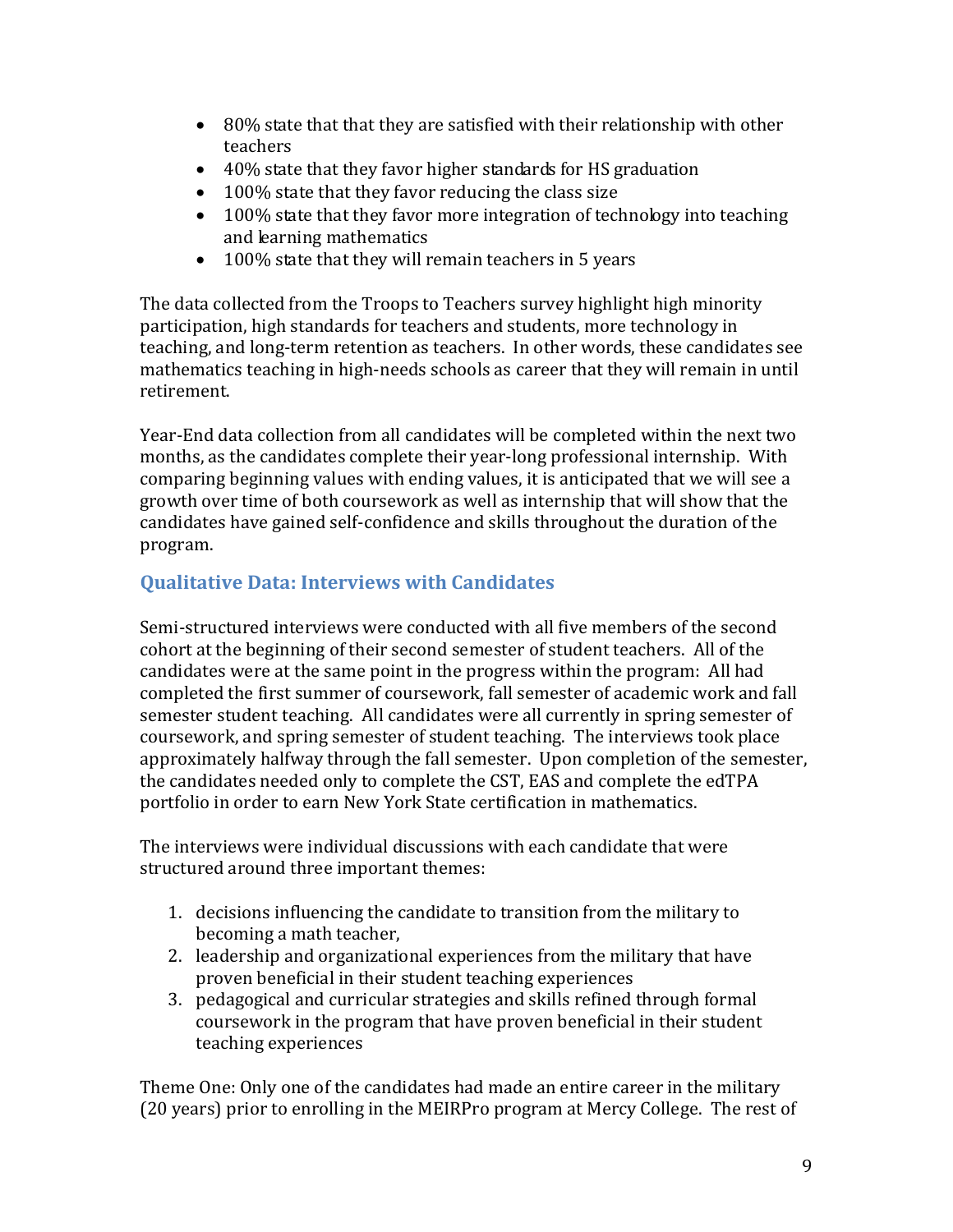the candidates had military careers ranging from a few years to a decade of service. Across the board, candidates suggested that the main reason that they wanted to become a teacher upon leaving the military was that they felt that the wanted to give back to the communities and make a difference in the lives of children – especially in the lives of children in urban and predominately-minority communities.

Theme Two: A commonality that arose from most of the interviews regarding the relationship between the candidates' military background and their classrooms that they felt that they had experience in showing, modeling and commanding respect from others. A few of the candidates suggested short vignettes regarding helping a "tough to reach" student, which resulted in a more respectful relationship between the candidate and the student.

Theme Three: The relationship of educational theories into educational practice has long been fraught with difficulty. A one-size-fits-all approach to teaching students has been shown to be frustrating with most teacher candidates over the years – namely because theories learned in teacher education coursework is in direct conflict with how the candidates themselves were taught. However, there was strong agreement between candidates that there were many strategies that they have implemented in their student teaching classrooms that work – and that they would not have tried otherwise – namely with non-traditional assessment methods, and the use of instructional technology.

## <span id="page-9-0"></span>**Professional Internship**

Supervisors have submitted a number of timely evaluations throughout the course of their professional internship experiences in the Yonkers schools. Task Stream was utilized as the platform for uploading and analyzing the inters' strengths and weaknesses aligned with a rubric that incorporates the following areas:

- o Planning, preparation and delivery of instruction
- o Classroom management
- o Assessment
- o Professional Growth and Responsibilities, and
- o Program-specific objectives to secondary math teaching (problem solving, reasoning, technology integration, etc.)

Analysis indicated the following general themes throughout the observation evaluations:

Candidates began the internship with difficulties with classroom management, lesson planning, and efficiency. These are common areas of difficulty with most beginning and developing teachers, so there are no major concerns at this point. As the observation evaluations take place closer to the completion of the school year,